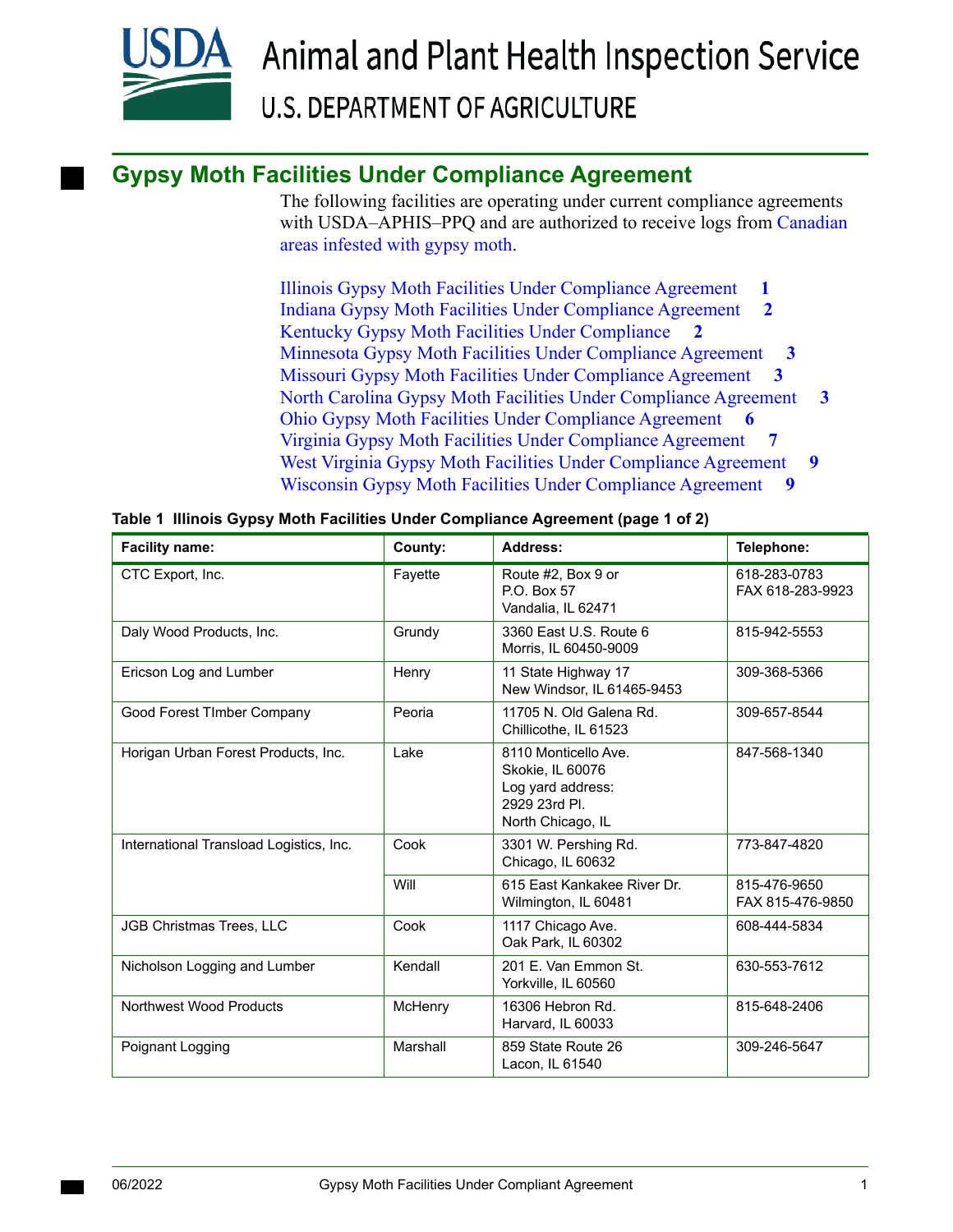| <b>Facility name:</b> | County:    | Address:                                           | Telephone:                       |
|-----------------------|------------|----------------------------------------------------|----------------------------------|
| Tracy Export, Inc.    | Jo Daviess | 18525 U.S. Highway 20 W.<br>East Dubuque, IL 61025 | 815-747-2550<br>FAX 815-747-2591 |
|                       | St. Clair  | 2926 Camp Jackson Rd.<br>Cahokia. IL 62206         | 618-337-6126<br>FAX 618-337-6294 |

|  |  | Table 1 Illinois Gypsy Moth Facilities Under Compliance Agreement (page 2 of 2) |
|--|--|---------------------------------------------------------------------------------|
|  |  |                                                                                 |

<span id="page-1-0"></span>

|  |  |  | Table 2 Indiana Gypsy Moth Facilities Under Compliance Agreement |  |
|--|--|--|------------------------------------------------------------------|--|
|--|--|--|------------------------------------------------------------------|--|

| <b>Facility name:</b>             | County:    | Address:                                        | Telephone:                       |
|-----------------------------------|------------|-------------------------------------------------|----------------------------------|
| Amos-Hill Associates              | Johnson    | 112 Shelby Ave.<br>Edinburgh, IN 46124          | 812-526-2671<br>FAX 812-526-5865 |
| B.L. Curry and Sons, Inc.         | Floyd      | 1014 Fast, Sixth St.<br>New Albany, IN 47150    | 812-945-6623<br>FAX 812-945-5339 |
| David R. Webb Company, Inc.       | Johnson    | 206 South Holland St.<br>Edinburgh, IN 46124    | 812-343-5769                     |
| Frank Miller Lumber Company, Inc. | Randolph   | 1690 Frank Miller Rd.<br>Union City, IN 47390   | 317-502-0946                     |
| G.R. Wood, Inc. (American Timbex) | Morgan     | 260 S. Park Dr.<br>Mooresville, IN 46158        | 317-831-8060<br>FAX 317-831-8433 |
| Holmes and Company, Inc.          | Whitley    | 807 E. Ellsworth St.<br>Columbia City, IN 46725 | 260-244-6149                     |
| Indiana Veneers Corp.             | Marion     | 1121 E. 24th St.<br>Indianapolis, IN 46240      | 317-926-2458<br>FAX 317-926-8569 |
| International Wood, Inc.          | Washington | 5162 W, state Road 56<br>Salem, IN 47167        | 812-883-5778                     |
| Norstam Veneers, Inc.             | Harrison   | 2990 Overlook Dr.<br>Mauckport, IN 47142        | 812-732-4391                     |
| Union Tools, Inc.                 | Huntington | 1205 W. 500 N.<br>Huntington, IN 46750          | 260-356-6720                     |

## <span id="page-1-1"></span>**Table 3 Kentucky Gypsy Moth Facilities Under Compliance**

| <b>Facility name:</b> | County: | Address:                                                     | Telephone:                       |
|-----------------------|---------|--------------------------------------------------------------|----------------------------------|
| Freeman Corp.         | Clark   | P.O. Box 96<br>415 Magnolia St.<br>Winchester, KY 40392-0096 | 859-744-4311<br>FAX 859-744-4363 |
| Graf Bros. Flooring   | Greenup | 679 Johnson Ln.<br>South Shore, KY 41175                     | 606-932-3117                     |
| Three Rivers Hardwood | Lee     | 3874 Old Whitley Rd.<br>Beattyville, KY 40741                | 606-205-1587                     |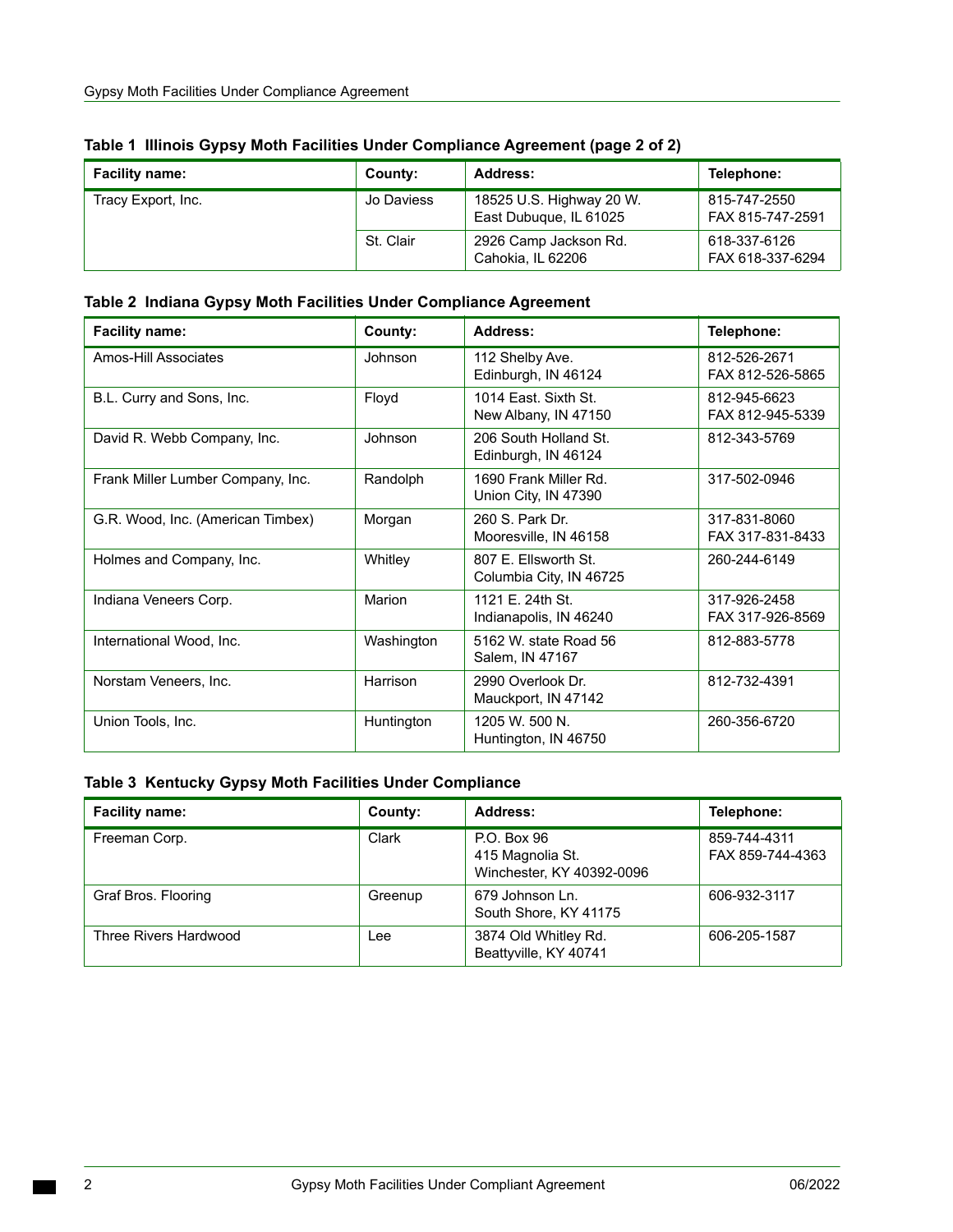| <b>Facility name:</b>      | County:                      | Address:                                  | Telephone:                                       |
|----------------------------|------------------------------|-------------------------------------------|--------------------------------------------------|
| New Page Corporation       | St. Louis                    | 100 N. Central Ave.<br>Duluth, MN 55807   | 218-628-5100                                     |
| Root River Hardwoods, Inc. | Fillmore                     | 1300 Energy Dr.<br>Preston, MN 55965      | 888-809-6637<br>507-765-2284<br>FAX 507-765-4575 |
| Sappi Fine Paper           | Carlton                      | 20 N 22nd St.<br>Cloquet, MN 55720        | 218-879-2300                                     |
| Staggemeyer's              | Houston                      | 18318 STate Hwy 76<br>Caledonia, MN 55921 | 507-724-3395                                     |
| Verso Paper                | Benton and<br><b>Stearns</b> | 100 East Sartell St.<br>Sartell, MN 56377 | 320-240-7100                                     |

#### <span id="page-2-0"></span>**Table 4 Minnesota Gypsy Moth Facilities Under Compliance Agreement**

## <span id="page-2-1"></span>**Table 5 Missouri Gypsy Moth Facilities Under Compliance Agreement**

| <b>Facility name:</b> | County:  | Address:                                  | Telephone:   |
|-----------------------|----------|-------------------------------------------|--------------|
| Old Standard Wood     | Callaway | 4925 Country Road 351<br>Fulton, MO 65251 | 573-642-8900 |

#### <span id="page-2-2"></span> **Table 6 North Carolina Gypsy Moth Facilities Under Compliance Agreement (page 1 of 4)**

| <b>Facility name:</b>            | County:       | Address:                                               | Telephone:                       |
|----------------------------------|---------------|--------------------------------------------------------|----------------------------------|
| <b>Amerilink Log Homes</b>       | Edgecombe     | P.O. Box 669<br>Battleboro, NC 27809                   | 252-903-4629                     |
| Arcola Lumber Company, Inc.      | Warren        | Rt. 3 Box 603<br>Warrenton, NC 27589                   | 252-257-4923                     |
| Ashton Lewis Lumber Company      | Gates         | P.O. Box 5, Lewis Mill Rd.<br>Gatesville, NC 27938     | 252-357-0050<br>FAX 252-357-0067 |
| <b>Bill Hanks Lumber Company</b> | <b>Stokes</b> | P.O. Box 99<br>Danbury, NC 27016                       | 336-593-2022                     |
| Briggs Sawmill & Company, Inc.   | Franklin      | P.O. Box 218<br>Bunn, NC 27508                         | 919-496-2446                     |
| Clary Lumber Company, Inc.       | Gaston        | P.O. Box K, 204 Michell St.<br>Gaston, NC 27832        | 252-527-2558                     |
| <b>Coastal Lumber Company</b>    | Halifax       | P.O. Box 829<br>Weldon, NC 27890                       | 252-526-6206                     |
| <b>CTW Forest Products</b>       | <b>Bertie</b> | P.O. Box 710<br>Windsor, NC 27983                      | 252-794-9825                     |
| Domtar Paper Company, LLC        | Washington    | P.O. Box 747<br>NC Hwy 149 North<br>Plymouth, NC 27962 | 252-793-8111                     |
| Elberta Crate and Box Company    | Warren        | P.O. Box 365<br>Warrenton, NC 27589                    | 229-246-2266                     |
| Felts Lumber Company             | <b>Stokes</b> | P.O. Box 8, 1377 Perch Rd.<br>Pinnacle, NC 27043       | 336-368-5667                     |
| Ferguson Lumber Inc.             | <b>Stokes</b> | 2634 Amos Town Rd.<br>Sandy Ridge, NC 27046            | 336-871-2596<br>FAX 336-613-2152 |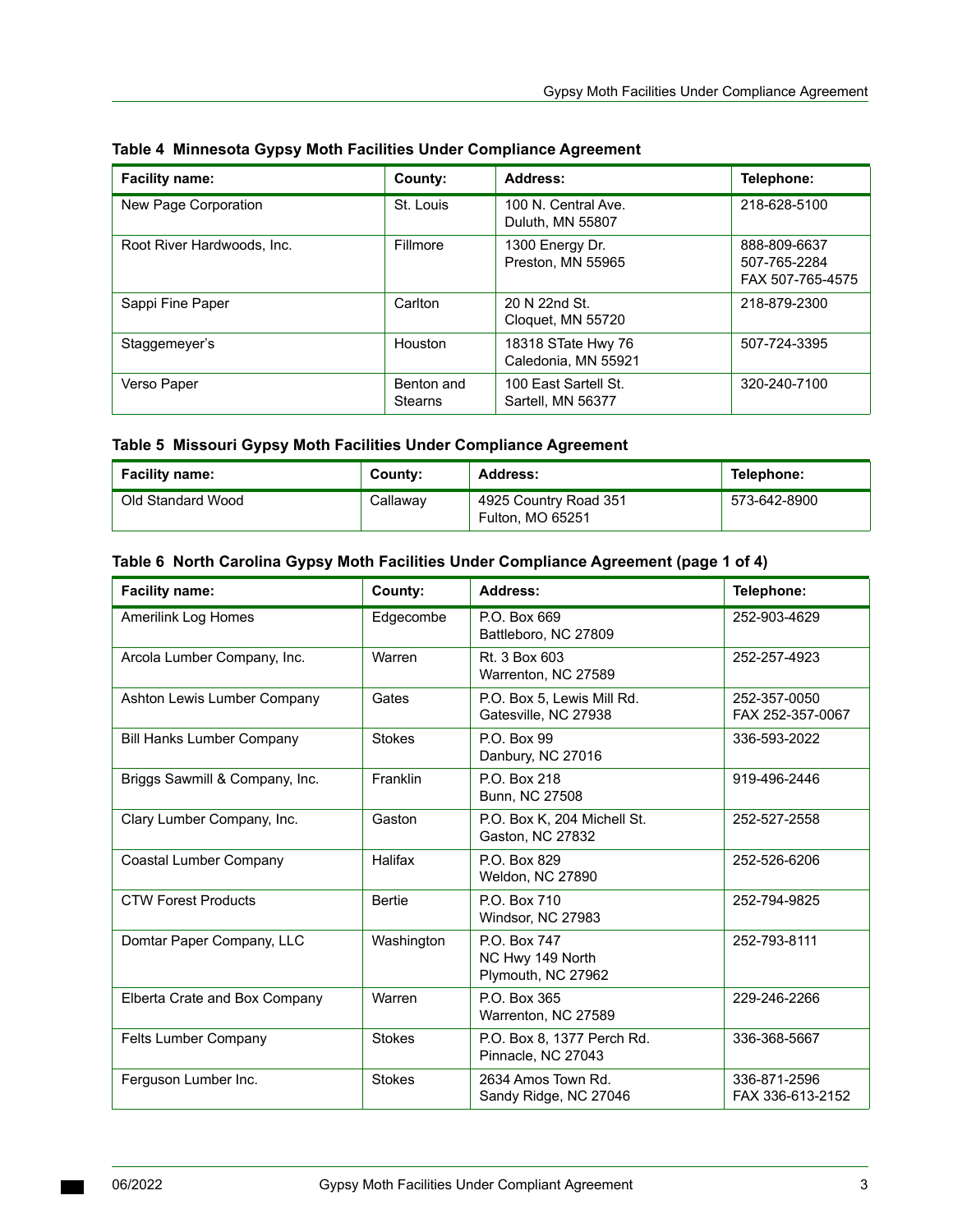| <b>Facility name:</b>               | County:    | <b>Address:</b>                                             | Telephone:                                       |
|-------------------------------------|------------|-------------------------------------------------------------|--------------------------------------------------|
| Franklin Veneers, Inc.              | Franklin   | 5735 Hwy 56 East<br>Franklinton, NC 27525                   | 919-494-2284                                     |
| Fulp Lumber Company, Inc.           | Rockingham | 280 Fulp Sawmill Rd.<br>Stoneville, NC 27048                | 336-573-3113                                     |
| Gates Custom Milling, Inc.          | Gates      | 681 NC Hwy 37 South<br>P.O. Box 405<br>Gatesville, NC 27938 | 800-682-9663<br>252-357-0116<br>FAX 252-357-0016 |
| Genwove U.S. Ltd.                   | Union      | 100 Plyler Rd.<br>Indian Trail, NC 28079                    | 704-821-7628<br>FAX 704-821-6559                 |
| Georgia-Pacific Corporation         | Wake       | 2600 NC Hwy 97<br>P.O. Box 1536<br>Wendell, NC 27591        | 919-365-1002                                     |
| Harbour Brothers Lumber Company     | Rockingham | 310 Elm Grove Church Rd.<br>Reidsville, NC 27320            | 336-342-1405                                     |
| Hewlin Lumber Company               | Halifax    | 18555 NC Hwy 48<br>Enfield, NC 27823                        | 252-586-6473                                     |
| High and High, Inc.                 | Warren     | 985 Old Macon Hwy<br>P.O. Box 201<br>Vaughan, NC 27586      | 252-257-2390                                     |
| Home Lumber Co.                     | Rockingham | 633 East Meadow Rd.<br>Eden, NC 27288                       | 336-627-4848                                     |
| H.S. Hofler & Sons Lumber Co., Inc. | Gates      | 577 NC-32<br>P.O. Box 130<br>Sunbury, NC 27979              | 252-465-8603                                     |
| H.W. Culp Lumber Company            | Stanly     | P.O. Box 235<br>New London, NC 28127                        | 704-463-7311<br>FAX 704-463-4100                 |
| International Paper Company         | Warren     | 247 Collins Rd.<br>Rt. 2 Box 55<br>Norlina, NC 27563        | 252-456-2599                                     |
|                                     | Wilson     | 5821 U.S. 264 Alt.<br>Sims, NC 27880                        | 252-243-4436                                     |
| Josey Lumber Company, Inc.          | Halifax    | 664 Less Meadow Rd.<br>Scotland, Neck, NC 27874             | 525-826-5614                                     |
| Kapstone Kraft Paper-Fiber Supply   | Halifax    | 100 Gaston Rd.<br>Roanoake Rapids, NC 27870                 | 252-533-5054<br>252-533-6000<br>FAX 252-533-6401 |
| Katesville Pallet Mill              | Franklin   | 8367 NC 56 Hwy<br>Louisburg, NC 27549                       | 919-496-3162                                     |
| Leisure Land & Timber Company       | Rockingham | 190 Sawmill Rd.<br>P.O. Box 968<br>Stoneville, NC 27048     | 336-573-3696                                     |
| Louisiana-Pacific Corporation       | Person     | 10475 Boston Rd.<br>Roxboro, NC 27574                       | 336-599-8080<br>ext. 257                         |
| Mackeys Ferry Sawmill               | Washington | 7436 Mackeys Rd.<br>Hwy 308 East<br>Roper, NC 27970         | 252-793-2950<br>FAX 252-793-9854                 |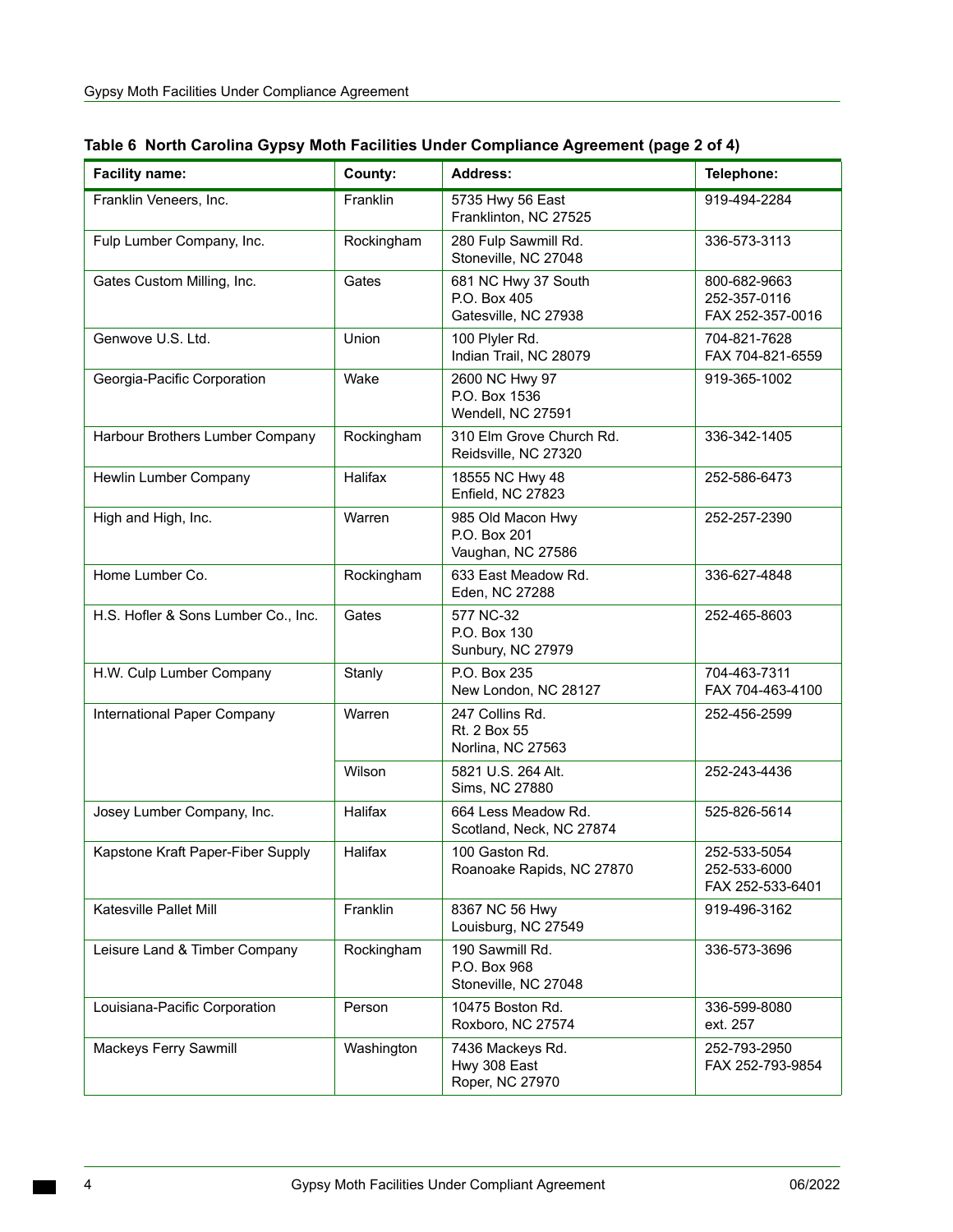| <b>Facility name:</b>                                         | County:       | <b>Address:</b>                                             | Telephone:                       |
|---------------------------------------------------------------|---------------|-------------------------------------------------------------|----------------------------------|
| Miller Hauling and Landscaping                                | Hertford      | 334 Lee Jernigan Rd.<br>Ahoskie, NC 27910                   |                                  |
| New South Lumber Company                                      | Alamance      | 4408 Mt. Hermon Rock Creek Rd.<br>Graham, NC 27253          | 336-376-3130                     |
| Noralex, Inc.                                                 | Craven        | 215 Wilmar Rd.<br>Vanceboro, NC 28586                       | 252-974-1253<br>252-974-1128     |
| Oldcastle New Frontiers, Inc.<br><b>DBA Greenleaf Product</b> | Franklin      | 8153 NC 56 Hwy<br>P.O. Box 526<br>Louisburg, NC 27549       | 919-497-5505<br>FAX 919-497-5050 |
| P&L Bark                                                      | Franklin      | 8153 NC 56 Hwy<br>P.O. Box 526<br>Louisburg, NC 27549       | 919-497-5505<br>FAX 919-497-5050 |
| Pacific Mulch                                                 | Vance         | 650 Peter Gill Rd.<br>P.O. Box 60<br>Henderson, NC 27536    | 252-492-4451<br>FAX 252-492-7278 |
| Piedmont Pole & Piling, LLC                                   | Granville     | 3658 Pulpwood Yard Rd.<br>P.O. Box 1860<br>Oxford, NC 27565 | 919-693-9421                     |
| <b>Pruitt Sawmill</b>                                         | Franklin      | 8153 NC 56 Hwy<br>P.O. Box 89<br>Louisburg, NC 27549        | 919-497-1900                     |
| <b>Quality Mats LLC</b>                                       | Martin        | P.O. Box 34<br>Jamesville, NC 27846                         | 252-809-2005                     |
| R.C. Williams Lumber Company, Inc.                            | Halifax       | P.O. Box 176<br>Hollister, NC 27844                         | 252-586-3421                     |
| R.J. Mobile Home Transit, Inc.                                | Cumberland    | 4163 S. River School Rd.<br>Wade, NC 28395                  | 910-483-0810<br>910-433-0940     |
| S & H Lumber Co., Inc.                                        | <b>Stokes</b> | 516 NC 65 Hwy<br>P.O. Box 933<br>Walnut Cove, NC 27052      | 336-591-7991                     |
| Smokehouse Lumber Company                                     | Warren        | 2711 Highway 58 South<br>P.O. Box 961                       | 252-257-3303<br>FAX 252-257-3757 |
|                                                               |               | Warrenton, NC 27589                                         |                                  |
| Squires Hardwoods, Inc.                                       | Bladen        | 23705 NC Hwy 210 E<br>P.O, Box 69<br>Kelly, NC 28448        | 910-669-2531<br>FAX 910-669-2362 |
| Stoneville Lumber Company                                     | Rockingham    | 3442 NC-135<br>SToneville, NC 27048                         | 336-623-4311                     |
| Tarheel Mats, Inc.                                            | Camden        | 654 NC Hwy 343 N<br>Camden, NC 27921                        | 252-333-1173                     |
| Toney Lumber Company                                          | Franklin      | 309 Bunn Rd.<br>P.O. Box 447<br>Louisburg, NC 27549         | 919-496-5711                     |
| Vanguard Modular Building Systems                             | Wake          | 3901 Barrett Dr., Suite 304<br>Raleigh, NC 27609            | 919-841-0727<br>919-841-0709     |

#### **Table 6 North Carolina Gypsy Moth Facilities Under Compliance Agreement (page 3 of 4)**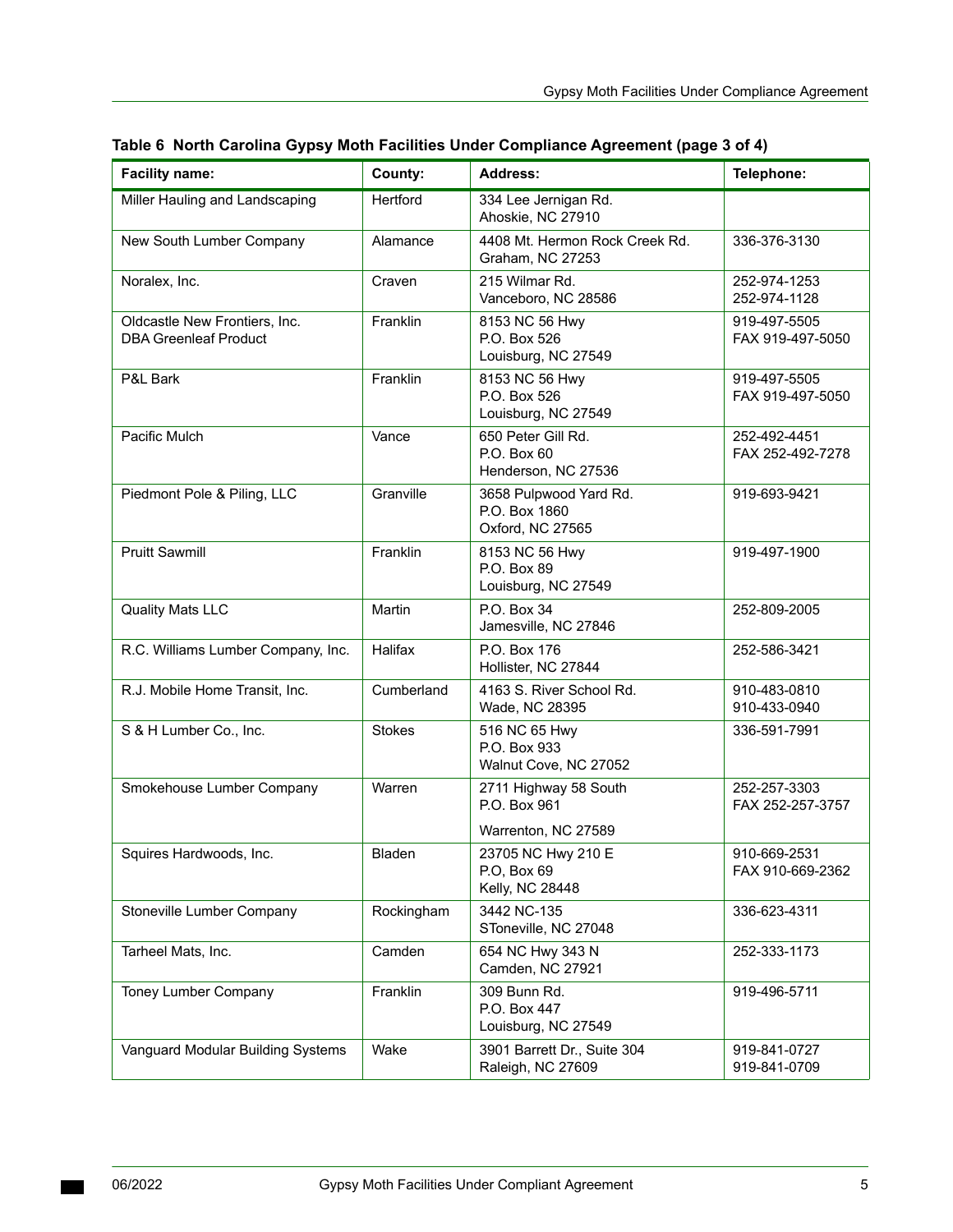| <b>Facility name:</b>   | County:        | Address:                                                | Telephone:                   |
|-------------------------|----------------|---------------------------------------------------------|------------------------------|
| West Fraser, Inc.       | Craven         | 4400 NC Hwy 186 E<br>P.O. Box 459<br>Seaboard, NC 27876 | 252-589-8201<br>252-589-8274 |
| Weyerhaeuser Company    | Craven         | 2207 Trent Blvd.<br>P.O. Box 1391<br>New Bern, NC 28563 | 252-514-2400<br>252-793-8718 |
| Weyerhaeuser NR CO      | <b>Patrick</b> | 184 Gentry Rd.<br>Elkin, NC 28621                       | 336-526-6405                 |
| Williford Logging, Inc. | Bertie         | 403 Peterson Ln.<br>P.O. Box 66<br>Windsor, NC 27983    | 252-794-3180                 |

<span id="page-5-0"></span>

|  |  |  | Table 7 Ohio Gypsy Moth Facilities Under Compliance Agreement (page 1 of 2) |
|--|--|--|-----------------------------------------------------------------------------|
|--|--|--|-----------------------------------------------------------------------------|

| <b>Facility name:</b>                    | County:       | <b>Address:</b>                               | Telephone:                   |
|------------------------------------------|---------------|-----------------------------------------------|------------------------------|
| B&B Lumber Co.                           | Adams         | 4231 White oak Rd.<br>Blue Creek, OH 45616    | 937-587-2958                 |
| <b>Beaver Wood Products</b>              | Pike          | 190 Buck Hollow Rd.<br>Beaver, OH 45613       | 740-226-6211                 |
| <b>Bohlke Veneer</b>                     | <b>Butler</b> | 8375 Gilmore Rd.<br>Fairfield, OH 54014       | 513-874-4400                 |
| Clarksville Stave and lumber             | Green         | 2808 Jasper pike<br>Xenia, OH 45385           | 937-376-4618                 |
| <b>Custom Quality Pet Furniture, LLC</b> | Madison       | 254 West High St.<br>London, OH 43140         | 614-554-0879                 |
| DJM Hardwood & Veneer                    | Jackson       | 16705 State Route 279<br>Oak Hill, OH 45656   | 740-596-8411                 |
| Gambill Lumber & logging LLC             | Vinton        | 29877 Rte. 328<br>McArthur, OH 45651          | 740-596-8422                 |
| Gary R. Brown & Son Sawmill              | Scioto        | 3575 State Route 348<br>Otway, OH 45657       | 740-372-5022                 |
| Glatfelter                               | Ross          | 327 S. Paint St.<br>Chillicothe, OH 45601     | 740-772-3106<br>740-772-3111 |
|                                          | Pike          | 200 Schuster Rd.<br>Piketon, OH 45661         | 740-289-5100                 |
| Hoge Lumber Company                      | Auglaize      | 701 S. Main St.<br>New Knoxville, OH 45871    | 419-753-2263                 |
| J. McCoy Lumber Company                  | Adams         | 6 North Main St.<br>Peebles, OH 45660         | 937-587-3423                 |
| Knauff Brothers Logging & Lumber         | Ross          | 494 Houseman Town Rd.<br>Bainbridge, OH 45612 | 740-634-2432                 |
| Knisley Lumber Company                   | <b>Ross</b>   | 160 Potts Hill Rd.<br>Bainbridge, OH 45612    | 740-634-2935                 |
| <b>Kreis Sawmill</b>                     | Union         | 728 N. Main St.<br>Marysville, OH 43040       | 937-537-1248                 |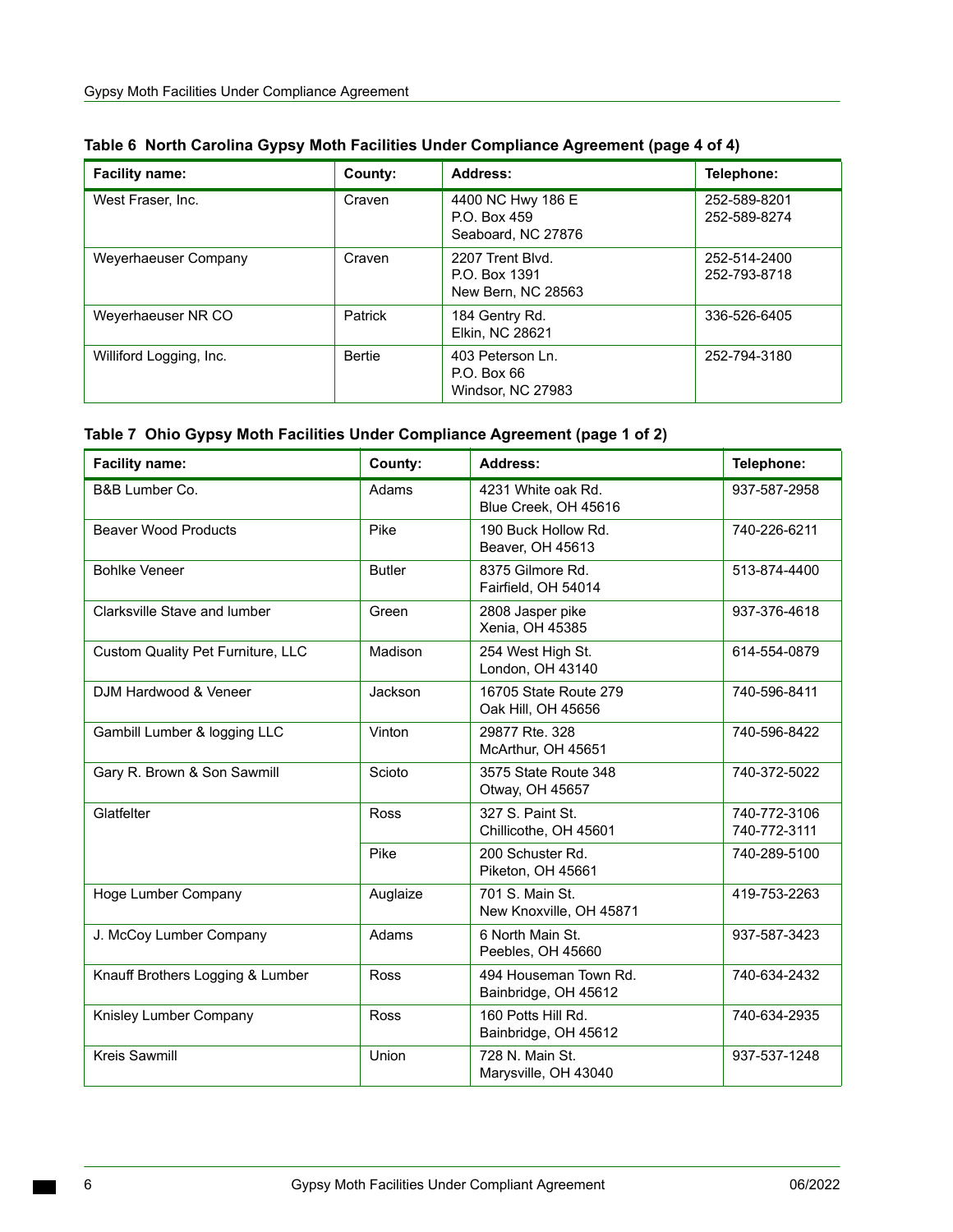| <b>Facility name:</b>        | County:     | Address:                                     | Telephone:   |
|------------------------------|-------------|----------------------------------------------|--------------|
| Lowman Lumber Company        | <b>Ross</b> | 2730 S SR 41<br>Bainbridge, OH 45612         | 740-634-3298 |
| Miami Valley Hardwoods       | Logan       | 8110 County Rd. 49<br>Belle Center, OH 43310 | 937-464-6705 |
| Ohio Valley Lumber           | Pike        | 16523 State Route 124<br>Piketon, OH 45661   | 740-493-2901 |
| Ohio Valley Veneer           | Pike        | 165 Noname Rd.<br>Piketon, OH 45661          | 740-289-3722 |
| S & J Lumber                 | Gallia      | 3667 Garners Ford Rd.<br>Thurman, OH 45685   | 740-245-5804 |
| Southbound Land Company LLC  | Pike        | 12500 State Route 124<br>Piketon, OH 45661   | 740-493-3013 |
| Southworth Wood Products     | Pike        | 2882 Adams Rd.<br>Beaver, OH 45613           | 740-226-8202 |
| Superior Hardwood of Ohio    | Jackson     | P.O. Box 606<br>Wellston, OH 45692           | 740-384-5677 |
| <b>Tatman Mulch</b>          | <b>Ross</b> | 9171 State Route 180<br>Kingston, OH 45664   | 740-655-2880 |
| <b>Taylor Lumber Company</b> | Scioto      | 18253 SR 73<br>McDermott, OH 45652           | 740-259-3543 |
| T.J. Ellis Enterprises       | Allen       | 1505 Neubrecht Rd.<br>Lima, OH 45801         | 419-224-1969 |
| Wagner Farms & Sawmill       | Putnam      | Rt. 3, 13201 Rd. 12<br>Leipsic, OH 45556     | 419-653-4126 |
| Wheat Ridge Cedar            | Adams       | 1590 Wheat Rdige Rd.<br>West union, OH 45693 | 937-544-0899 |
| Wilmington Forest Products   | Clinton     | 5562 US 68<br>Wilmington, OH 45177           | 937-382-7813 |

|  | Table 7 Ohio Gypsy Moth Facilities Under Compliance Agreement (page 2 of 2) |  |
|--|-----------------------------------------------------------------------------|--|
|  |                                                                             |  |

## <span id="page-6-0"></span> **Table 8 Virginia Gypsy Moth Facilities Under Compliance Agreement (page 1 of 3)**

| <b>Facility name:</b>     | County: | Address:                                          | Telephone:   |
|---------------------------|---------|---------------------------------------------------|--------------|
| Bowling Logging           | Henry   | 41 Bowling Ln.<br>Ridgeway, VA 24148              | 275-957-3953 |
| C&B Lumber, Inc.          | Grayson | 3794 Turkey Knob Rd.<br>Fries, VA 24330           | 276-744-3337 |
| C.L. Akridge Logging      | Henry   | 1553 Sunset Dr.<br>Bassett, VA 24055              | 276-252-2066 |
| Conner Logging            | Patrick | 3455 Mountain View Rd.<br>Meadow of Dan, VA 24120 | 540-593-2072 |
| Dillon Logging            | Patrick | 533 Elamsville Rd.<br><b>Stuart, VA 24171</b>     | 276-930-2496 |
| Foster Logging (Ridgeway) | Henry   | 2937 Horsepasture Price Rd.<br>Ridgeway, VA 24148 | 276-957-1697 |
| Gallimore Logging         | Carroll | 355 Country Rd.<br>Austinville, VA 24312          | 276-728-2570 |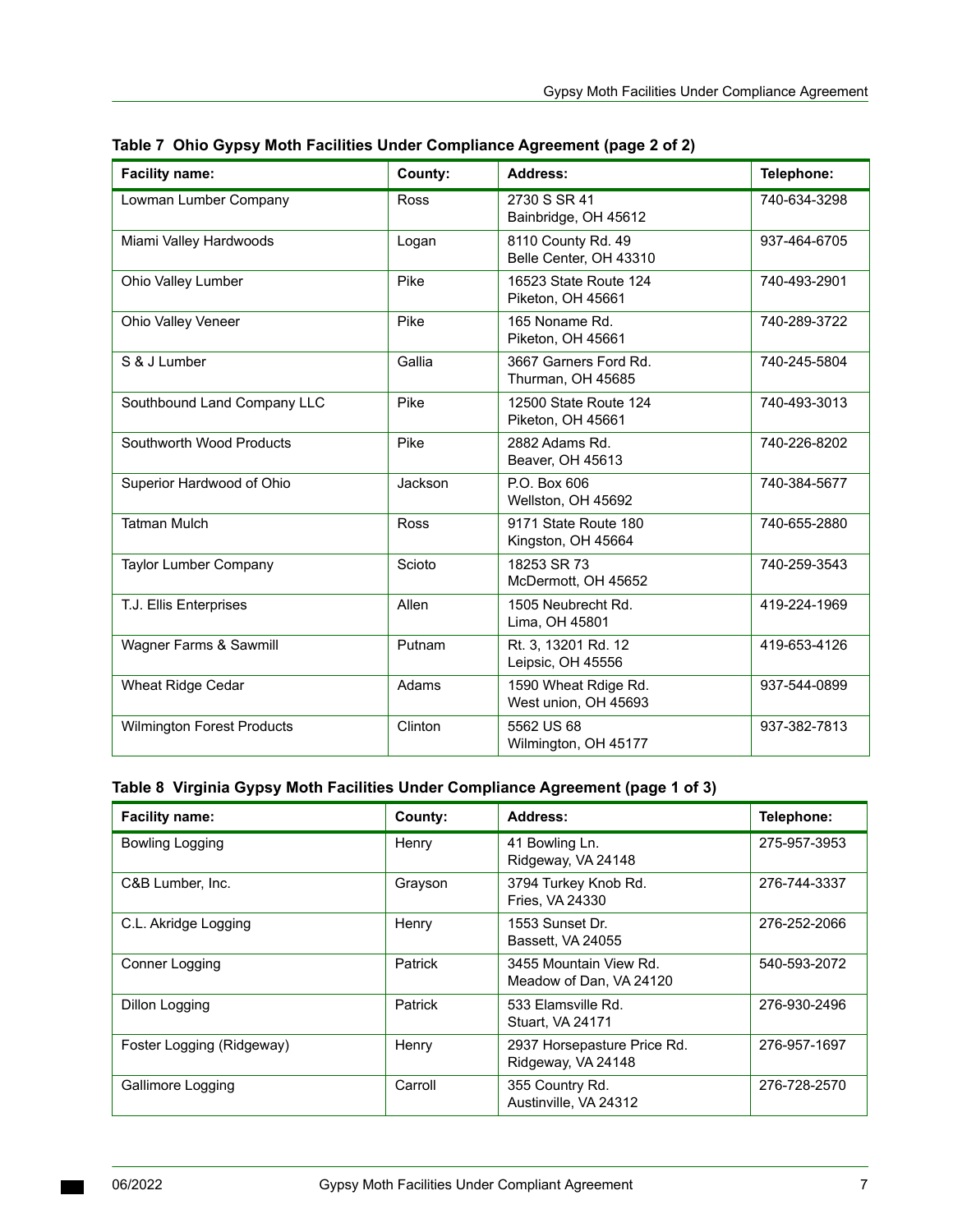| <b>Facility name:</b>             | County: | <b>Address:</b>                                   | Telephone:                   |
|-----------------------------------|---------|---------------------------------------------------|------------------------------|
| George Harris Dozing & Logging    | Patrick | 1040 Community Church Rd.<br>Stuart, VA 24171     | 276-694-7076                 |
| Griffith lumber Company           | Patrick | 1284 Charity Hwy<br>Woolwine, VA 24185            | 276-930-2727                 |
| Harold Jones Logging              | Patrick | 3300 Elamsville Rd.<br>Stuart, VA 24171           | 276-930-2225                 |
| Harris Brothers Enterprises, Inc. | Patrick | 511 Elamsville Rd.<br>Stuart, VA 24171            | 276-930-3501                 |
| Hopkins Lumber Contractors, Inc.  | Patrick | P.O. Box 926<br>Stuart, VA 24171                  | 276-694-2166                 |
| Horton Logging LLC                | Patrick | 804 Kibler Valley Rd.<br>Ararat, VA 24053         | 276-251-5004                 |
| Independence Lumber Inc.          | Grayson | 407 Lumber Ln.<br>Independence, VA 24348          | 276-773-3744                 |
| J. Foley & Sons                   | Henry   | 1960 Willie Craig Dr.<br>Bassett, VA 24055        | 540-629-1767                 |
| K&D Logging                       | Patrick | 352 Goose Market LP<br>Stuart, VA 24171           | 276-930-1452                 |
| Kevin H. Cox                      | Patrick | P.O. Box 1232<br>Stuart, VA 24171                 | 276-930-1167                 |
| Koger Brothers Logging            | Henry   | 3884 County Line Rd.<br>Patrick Springs, VA 24133 | 276-629-6933                 |
| Lovell Logging, Inc.              | Henry   | P.O. Box 1409<br>Martinsville, VA 24114           | 540-650-1986                 |
| Luper and Sons                    | Grayson | 512 Turkey Knob Rd.<br>Fries, VA 24330            | 276-744-2540                 |
| Max Kendall Lumber Co.            | Henry   | 8261 Mountain Valley Rd.<br>Axton, VA 24054       | 888-434-2825<br>276-650-2825 |
| Millner Logging                   | Henry   | 340 Westland Dr.<br>Martinsville, VA 24112        | 276-957-1899                 |
| Montgomery Logging                | Patrick | 1093 River Rd.<br>Ararat, VA 24053                | 276-251-2035                 |
| Moore's Logging Inc.              | Carroll | 1308 Double Cabin Rd.<br>Dugspur, VA 24325        | 276-728-7640                 |
| Pilson Brothers Lumber Co.        | Patrick | 4862 Woolwine Hwy<br>Stuart, VA 24171             | 276-930-3068                 |
| Pine Products, Inc.               | Henry   | P.O. Box 5471<br>Martinsville, VA 24115           | 276-957-2222                 |
| Robert L. Penn Logger             | Henry   | 112 Stoney Ridge Rd.<br>Bassett, VA 24055         | 276-629-2211                 |
| Royal, Johnny C.                  | Henry   | 11677 Chatham Rd.<br>Axton, VA 24054              | 540-650-8853                 |
| Sam Belcher & Sons, Inc.          | Patrick | 6327 Belcher Mountain Rd.<br>Wollwine, VA 24185   | 276-930-2084                 |
| Scott's Logging                   | Henry   | 1809 Microfilm Rd.<br>Bassett, VA 24055           | 276-629-6145                 |

 **Table 8 Virginia Gypsy Moth Facilities Under Compliance Agreement (page 2 of 3)**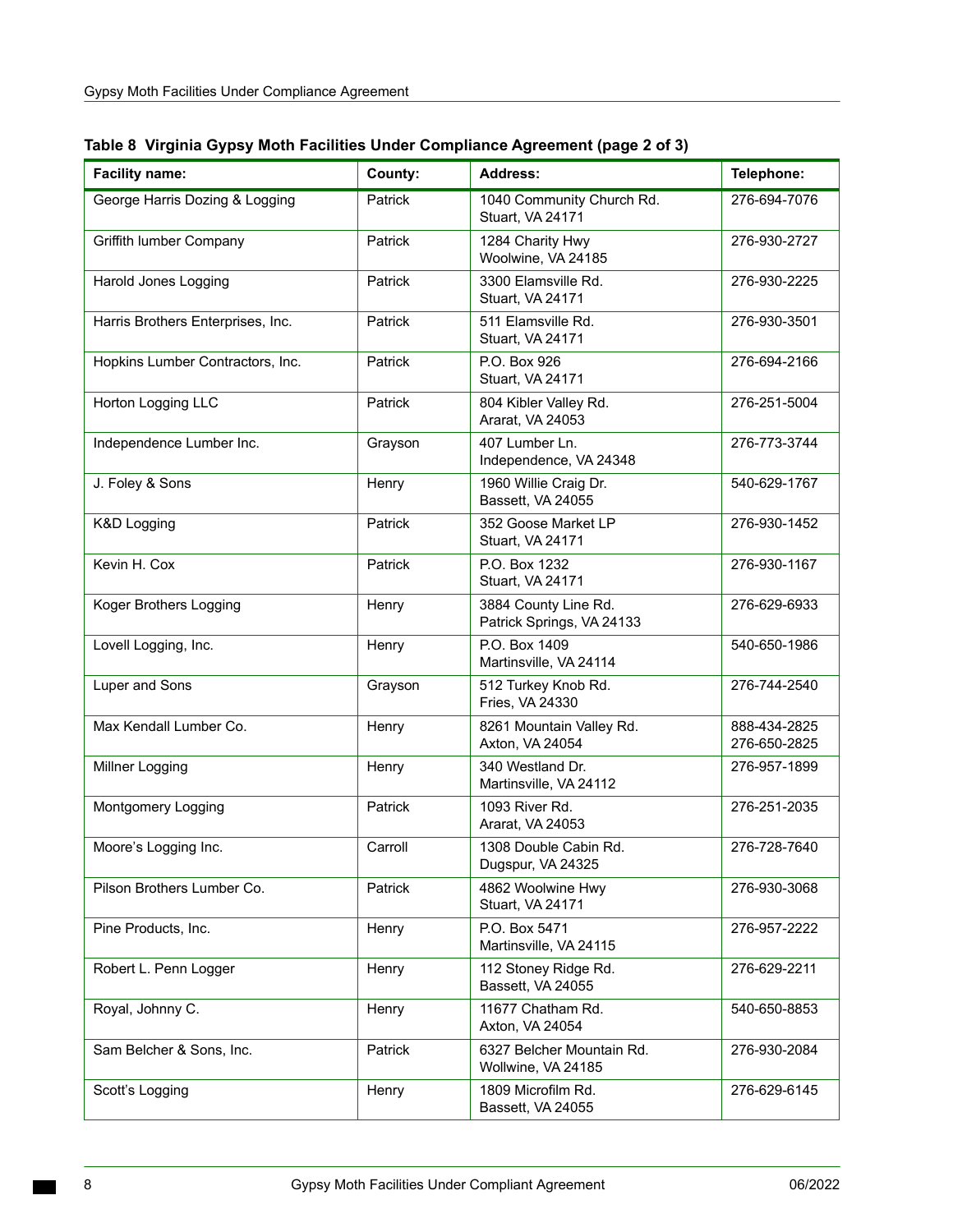| <b>Facility name:</b>                                                                                                                                                              | County:                                                                                         | Address:                                            | Telephone:   |
|------------------------------------------------------------------------------------------------------------------------------------------------------------------------------------|-------------------------------------------------------------------------------------------------|-----------------------------------------------------|--------------|
| Southside Timber Co., Inc.                                                                                                                                                         | Henry                                                                                           | P.O. Box 348<br>Chatham, VA 24531                   | 276-650-1476 |
| Stoneman Logging                                                                                                                                                                   | Henry                                                                                           | 742 Wilson Mill Rd.<br>Bassett. VA 24055            | 276-673-2255 |
| Stovall Brothers Logging                                                                                                                                                           | Patrick                                                                                         | 1174 Pleasant View Dr.<br>Patrick Springs, VA 24133 | 276-694-6663 |
| <b>Stuart Forest Products</b>                                                                                                                                                      | Patrick                                                                                         | P.O. Box 498<br>Stuart, VA 24171                    | 276-694-3842 |
| The Forest Management Co.                                                                                                                                                          | Washington                                                                                      | 171 Valley St., NW<br>Abington, VA 24210            | 276-676-4404 |
| The Turman Wood Group<br><b>Clinch River</b><br>Rocky Mount Hardwoods<br><b>Turman Sawmill</b><br><b>Walker Mountain</b><br>Wilderness-Stuart, Finggold<br>Wilderness-Suart, Stuar | <b>Bland</b><br>Carroll<br>Franklin<br>Montgomery<br>Patrick<br>Pittsylvania<br><b>Tazewell</b> | P.O. Box 209<br>Riner, VA 24149                     | 540-639-1250 |
| <b>Umberger Logging</b>                                                                                                                                                            | Smyth                                                                                           | 691 Phillippi Hollow Rd.<br>Atkins, VA 24311        | 267-686-5115 |
| Whitlow Excavating & Logging, Inc.                                                                                                                                                 | Patrick                                                                                         | 1463 Fairystone Park Hwy<br><b>Stuart. VA 24171</b> | 276-930-3854 |
| Williams Logging & Chipping, Inc.                                                                                                                                                  | Patrick                                                                                         | 2737 Virginia NC Rd.<br>Spencer, VA 24165           | 276-694-8077 |

|  | Table 8  Virginia Gypsy Moth Facilities Under Compliance Agreement (page 3 of 3) |  |  |  |
|--|----------------------------------------------------------------------------------|--|--|--|
|--|----------------------------------------------------------------------------------|--|--|--|

## <span id="page-8-0"></span>**Table 9 West Virginia Gypsy Moth Facilities Under Compliance Agreement**

| <b>Facility name:</b>         | County: | <b>Address:</b>                    | Telephone:   |
|-------------------------------|---------|------------------------------------|--------------|
| Allegheny Wood Products, Inc. | Preston | P.O. Box 130<br>Kingwood, VW 26537 | 304-329-2097 |

#### <span id="page-8-1"></span> **Table 10 Wisconsin Gypsy Moth Facilities Under Compliance Agreement (page 1 of 2)**

| <b>Facility name:</b>                 | County: | Address:                                   | Telephone:                       |
|---------------------------------------|---------|--------------------------------------------|----------------------------------|
| Besse Lumber Company                  | Rusk    | 401 Gustafson Rd.<br>Ladysmith, WI 54848   | 715-532-6026                     |
| Birchwood Manufacturing Company, Inc. | Barron  | 38 E. Messenger St.<br>Rice Lake, WI 54868 | 715-234-8181<br>FAX 715-234-8942 |
| Columbia Forest Products              | Ashland | 501 Ashland Ave<br>Mellen, WI 54546        | 715-274-8866                     |
| DTE Stoneman LLC                      | Grant   | 716 Jack oak Rd.                           | 608-725-5141                     |
|                                       |         | Cassvilel, WI 53806                        |                                  |
| Louisiana Pacific                     | Sawyer  | 15171 W. Circle Rd.<br>Hayward, WI 54843   | 715-634-6101                     |